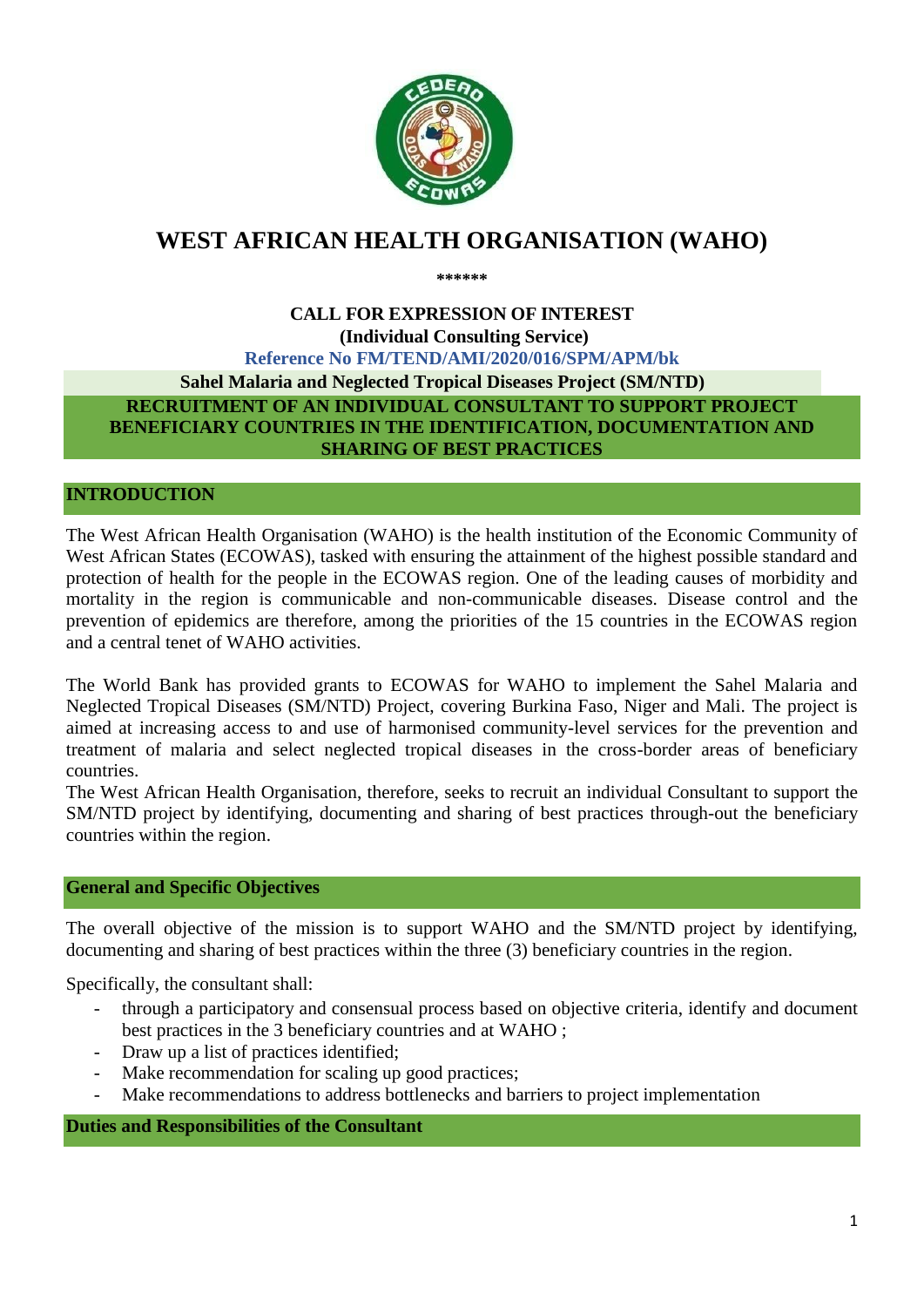The Consultant will carry out this assignment under the supervision of the PMU General Coordinator and the SM/NTDs Project Coordinator and using a participatory approach involving all project stakeholders. This shall include:

- Consult key stakeholders/key informants, the list of whom should be agreed with the project coordinating entity;
- Carry out field visits and virtual consulting as required with a view to engaging with stakeholders in the field (countries), documenting best and poor practices;
- Examine reports and documents (Project Document, Project Progress Reports, Annual Budgeted Work Plans, Project Activity Reports, Communication Products), resulting from the implementation of technical interventions and any workshop/meetings as part of the implementation of the project ;
- Identify and describe the experiences or examples of best practices, within the framework of the implementation of the project, that can be disseminated, including the conditions or pre-requisites for their replication;
- Collate the best practices identified and propose strategies and activities for sharing best practices identified in the three (3) countries and in the region;
- Propose solutions to correct the poor practices observed;
- Facilitate a workshop to validate the report of the consulting mission if required.

### **Required Qualifications, Experience and Skills:**

The Consultant must have the following qualifications and skills:

- Hold a university degree and a post-graduate degree in public health or social sciences;
- Have a sound knowledge of technical strategies for malaria control and NTDs in the West African region ;
- Have at least 15 years of professional experience in health;
- At least three (03) project evaluation or capitalization missions in health domain in the last ten (10) years, one of which must be on NTD;
- Have an excellent communication and good knowledge sharing skills
- A good knowledge of ECOWAS region's Health System will be an advantage;
- Previous experience in health project coordination and management with focus on Neglected Tropical Diseases will be an advantage.
- Proficiency in word processing and data analysis, Word, Power point, Epi Info, Excel and Access databases will be an advantage;
- Working knowledge of English and French will be an advantage

### **Evaluation criteria:**

### **Essential Criteria**

- Hold a university degree and a post-graduate degree in public health or social sciences: 20 points
- General Experiences at least 15 years of professional experience in health : 20 points
- Specific experiences at least three (03) project evaluation or capitalization missions in health domain in the last ten (10) years, one of which must be on NTD : 30 points
- Excellent communication and good knowledge sharing skills: 10 points.
- Knowledge of technical strategies for Malaria and NTD in west Africa: 10 points

## **Desirable Criteria** incorporated in global score (10 points)

 Previous experience in health project coordination and management with focus on Neglected Tropical Diseases is an asset;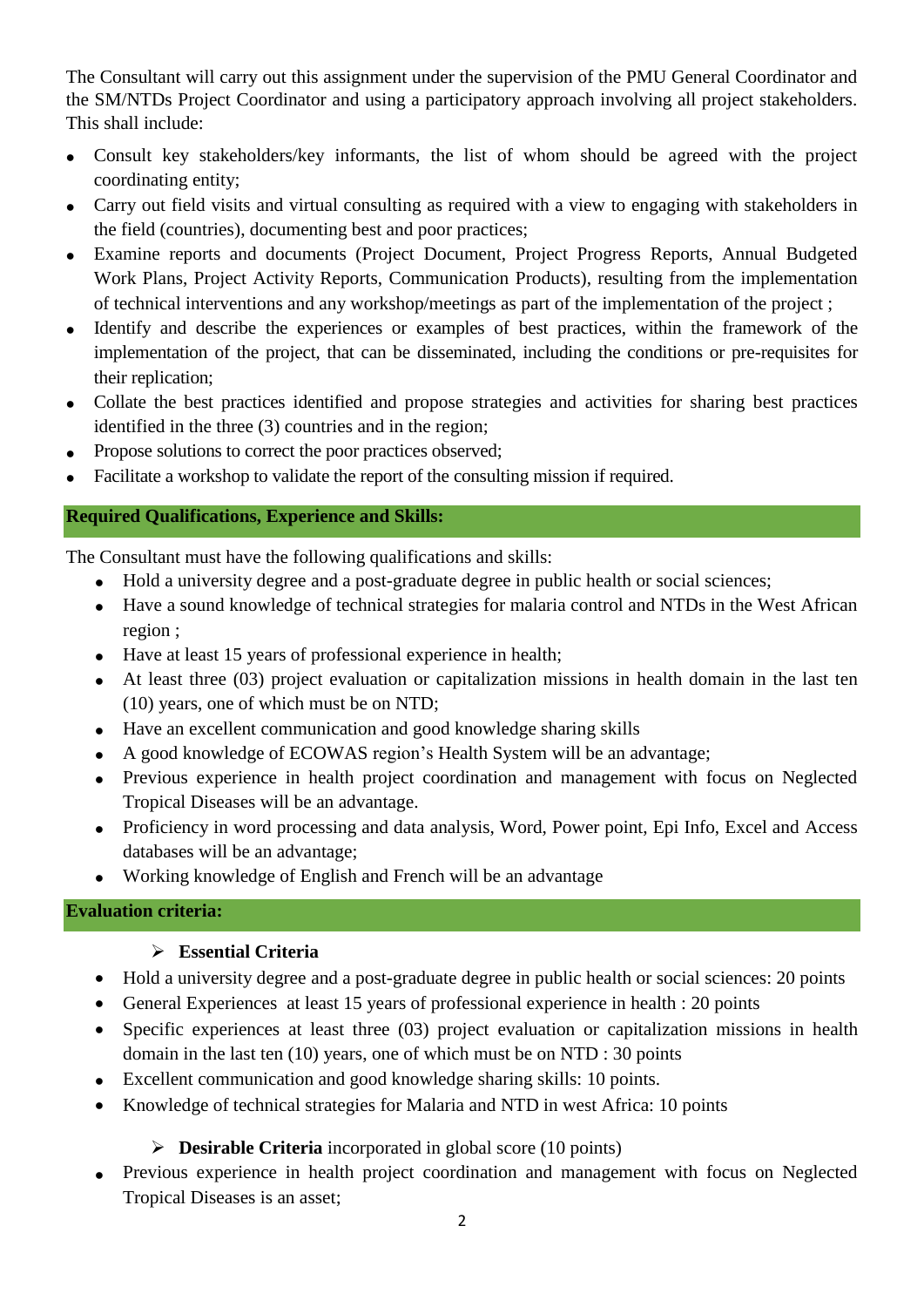- Knowledge of ECOWAS Region's Health System;
- Working knowledge of English (working language of World Bank) and French (language in the Sahel) will be an advantage.

### **Information, Deadline and Address for Submission of Applications**

Further information may be obtained during work hours: **From Monday to Friday, 08:00 to 16:00 GMT**  from the WAHO Resource Person at the address below:

### **Mrs. Lalaissa AMOUKOU**

**E-mail: lamoukou@wahooas.org**

Qualified Consultants may download the TORs on WAHO website at the following address: **[www.wahooas.org](http://www.wahooas.org/)** 

Interested and qualified individual Consultants should express their interest by submitting their detailed application by email to the address **wahooas-tenders@ecowas.int** 

The subject of the email must indicate the position for which you are applying. The deadline for receipt of applications is **13 August, 2020 at 12:00 hours GMT.**

The consultant will be selected in accordance with selection procedures of individual consultants set out in the World Bank's Guidelines: Selection and Employment of Consultants by the World Bank Borrowers (ed. January 2011, revised in July 2014) available on the World Bank website [http://www.worldbank.org](http://www.worldbank.org/)**.**

**Prof Stanley OKOLO Director General**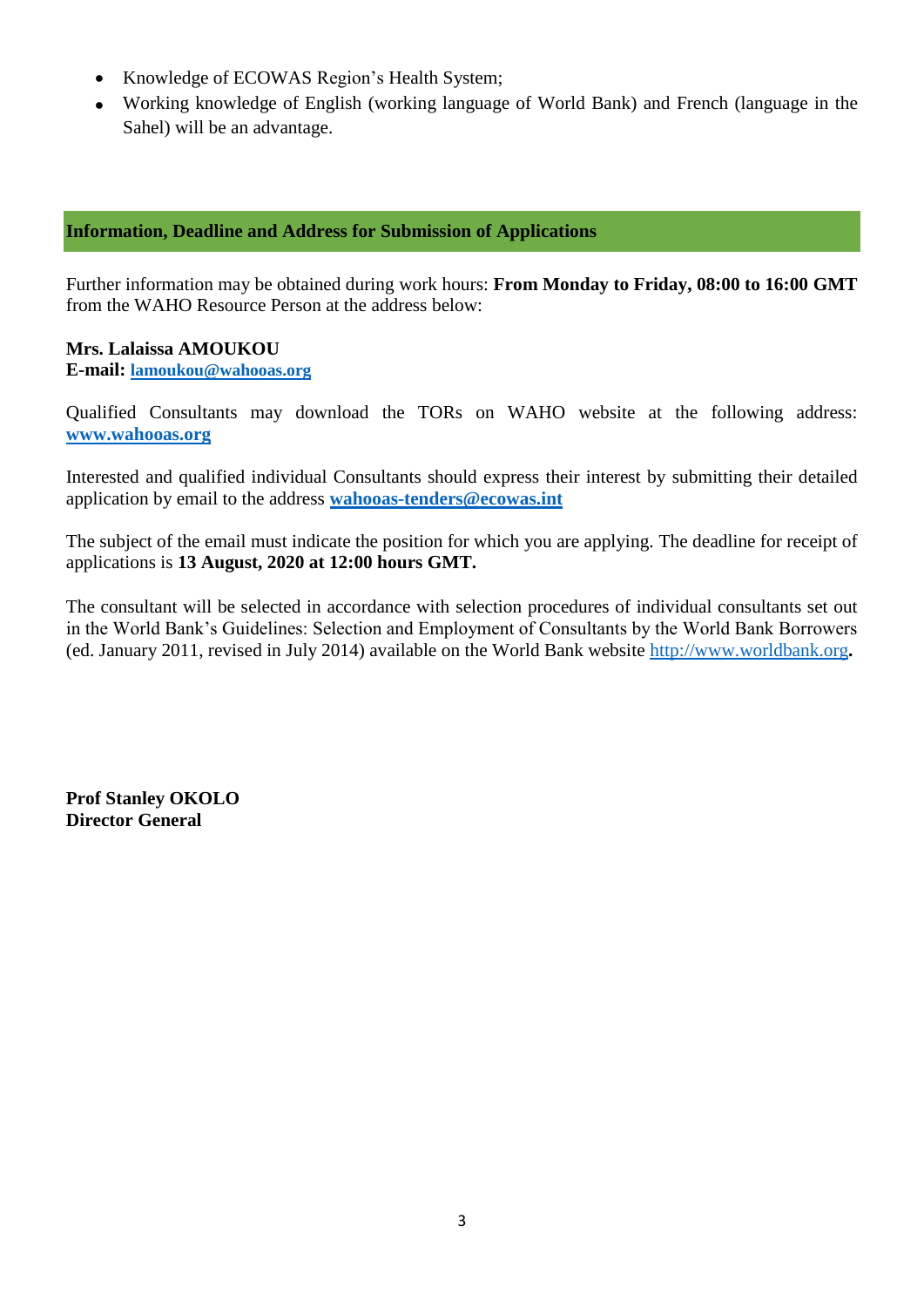



# **SAHEL MALARIA AND NEGLECTED TROPICAL DISESASES PROJECT(SM/NTDs)**

# **RECRUITMENT OF AN INDIVIDUAL CONSULTANT TO SUPPORT PROJECT BENEFICIARY COUNTRIES IN THE IDENTIFICATION, DOCUMENTATION AND SHARING OF BEST PRACTICES**

# **TERMS OF REFERENCE**

The present terms of reference are prepared by the West African Health Organisation with the aim of recruiting a consultant to support the Institution to document and share good practices within the framework of the P/MTN project, with a view to its imminent closure.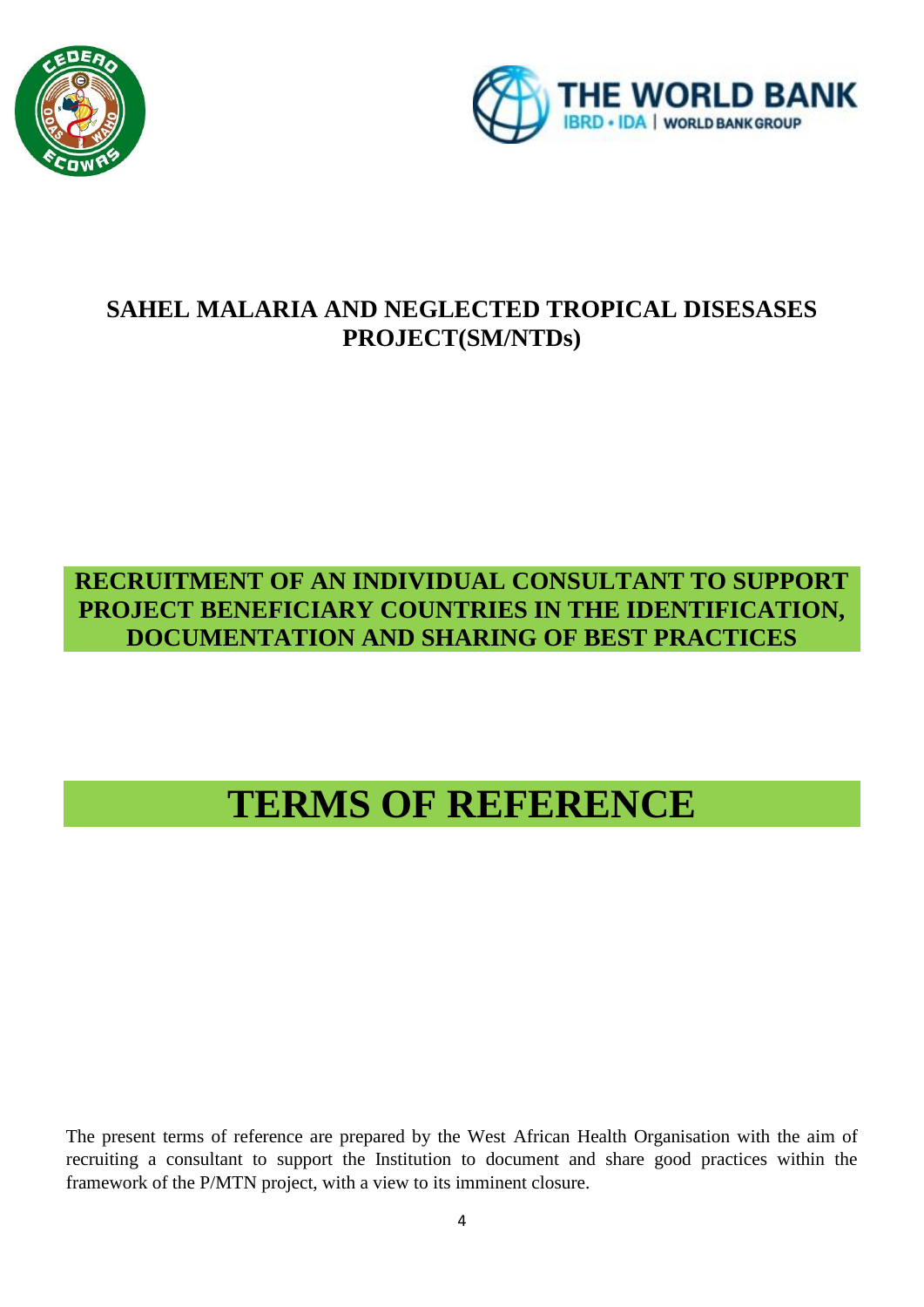### **1. BACKGROUND AND RATIONALE**

As part of the fight against extreme poverty and promotion of shared prosperity in the region, the World Bank Group, working alongside ECOWAS, is funding the Sahel Malaria and Neglected Tropical Diseases Project (SM/NTD). It includes three countries in the Sahel region, namely Burkina Faso, Mali and Niger. The project is aimed at increasing access to and use of harmonised community-level services for the prevention and treatment of malaria and select neglected tropical diseases in the cross-border areas of beneficiary countries.

The interventions proposed by the project are built around three main components: Improved regional collaboration for more robust results among participating countries: This component supports countries' efforts to harmonise policies and procedures and participate in joint planning, implementation, experience sharing and evaluation of malaria and NTD prevention and care services, (2) Supporting the coordinated implementation of malaria and NTD interventions in border areas: This component supports the country's joint efforts to combat malaria and neglected tropical diseases through community-based interventions in cross-border areas using Community Health Workers (CHWs). Strengthening institutional capacity to coordinate implementation and monitoring/evaluation: This component provides support to countries, implementing agencies and regional institutions to carry out core functions and ensure that the project is well implemented, monitored and evaluated.

One of the objectives of Component 1 is to strengthen regional collaboration for better results in all countries through (i) harmonisation of technical interventions and surveillance tools in all countries; (ii) joint planning of campaigns and cross-border activities; (iii) identification of operational research priorities and dissemination of lessons learned in the implementation and evaluation of the project. To this end, there are plans to implement a knowledge sharing strategy to document and share best good practices in the three countries and others in the implementation of the project activities.

These Terms of Reference have been prepared for the recruitment of a consultant to support WAHO in documenting and sharing good practices within the framework of the SM/NTD project.

### **2. OBJECTIVE OF THE CONSULTING SERVICE :**

The purpose of this publication is to recruit a consultant to support WAHO in the identification, documentation and sharing of good practices within the SM/NTDs project in the 3 countries and at WAHO.

Specifically, the consultant shall:

- through a participatory and consensual process based on objective criteria, identify good practices in the 3 countries and at WAHO ;
- Draw up a list of practices identified;
- Make proposals for scaling up good practices;
- Make proposals to tackle the poor practices observed.

### **3. DUTIES**

The Consultant will carry out this assignment under the supervision of the PMU General Coordinator and the SM/NTDs Project Coordinator and using a participatory approach involving all project stakeholders. This shall include:

 Consult key stakeholders/key informants, the list of whom should be agreed with the project coordinating entity;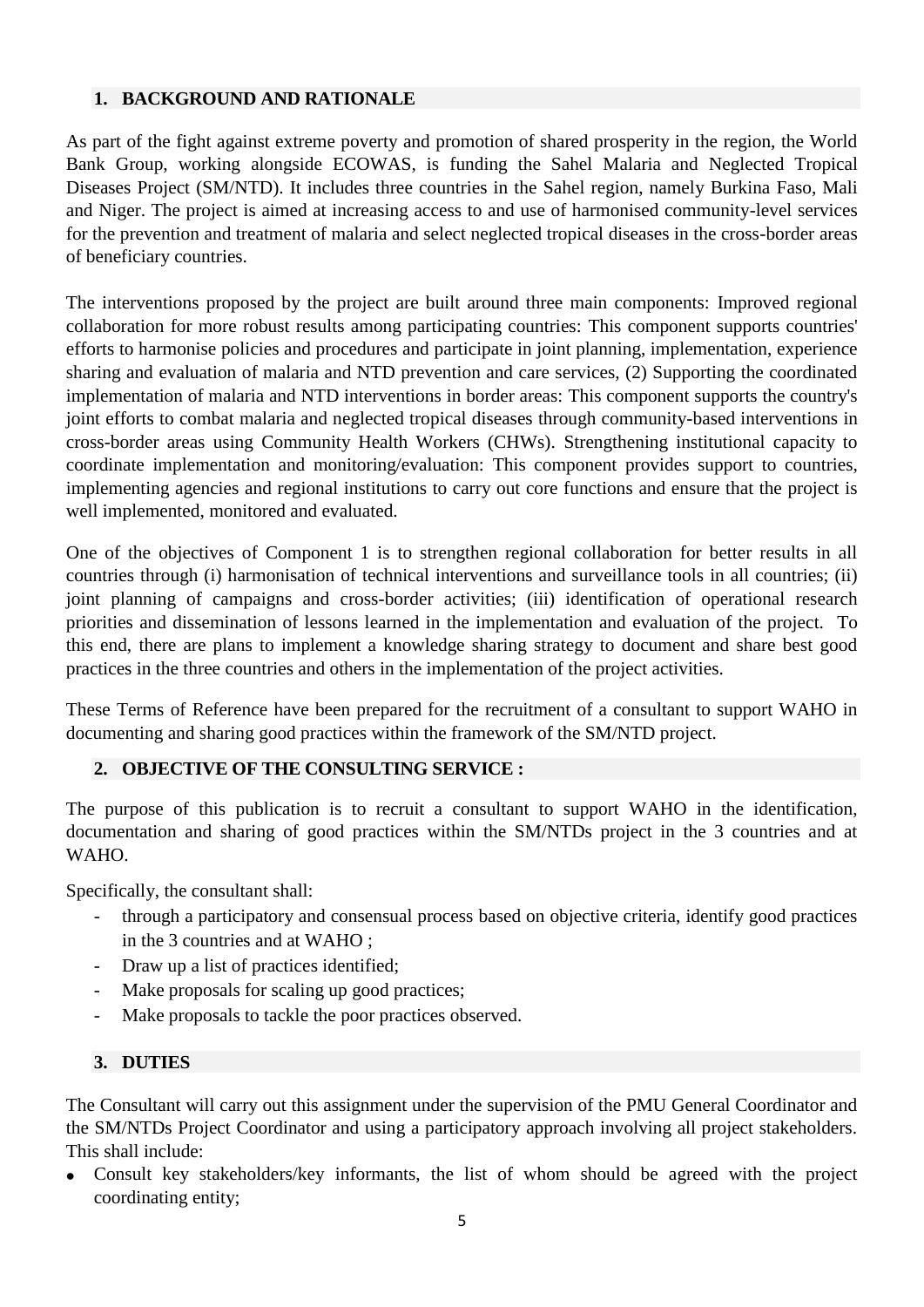- Carry out field visits and virtual consulting as required with a view to engaging with stakeholders in the field (countries), documenting best and poor practices;
- Examine reports and documents (Project Document, Project Progress Reports, Annual Budgeted Work Plans, Project Activity Reports, Communication Products), resulting from the implementation of technical interventions and any workshops/meetings as part of the implementation of the project ;
- Identify and describe the experiences or examples of best practices, within the framework of the implementation of the project, that can be disseminated, including the conditions or pre-requisites for their replication;
- Collate the practices identified and propose strategies and activities for sharing best practices identified in the three (3) countries and in the region;
- Propose solutions to correct the poor practices observed;
- Facilitate a workshop to validate the report of the consulting mission if required.

### **4. DELIVRABLES**

At the end of the mission, deliverables will be as follows:

- A document giving an operational summary (including a description of each of the best practices identified and the poor practices observed;
- A Final draft mission report. The final report should be submitted after review of the draft report by WAHO and its approval by the World Bank. The report must be written in French with a summary of it in English.

### **5. MISSION LOCATION**

The consultant shall carry out field visits and virtual consulting to the three beneficiary countries of the project (Burkina Faso, Mali and Niger) and to WAHO. S/He will interact with the project staff, the managers of the Malaria and Neglected Tropical Diseases programmes as well as all stakeholders involved in the implementation of the project, and the various beneficiaries.

### **6. DURATION AND RENEWAL**

The contract shall be for thirty (30) days.

### **7. Required Qualifications /Expertise**

The Consultant must have the following qualifications and skills:

- Hold a university degree and a post-graduate degree in public health or social sciences;
- Have a sound knowledge of technical strategies for malaria control and NTDs in the West African region ;
- Have at least 15 years of professional experience in health;
- At least three (03) project evaluation or capitalization missions in health domain in the last ten (10) years, one of which must be on NTD;
- Have an excellent communication and good knowledge sharing skills
- A good knowledge of ECOWAS region's Health System will be an advantage;
- Previous experience in health project coordination and management with focus on Neglected Tropical Diseases will be an advantage.
- Proficiency in word processing and data analysis, Word, Power point, Epi Info, Excel and Access databases will be an advantage;